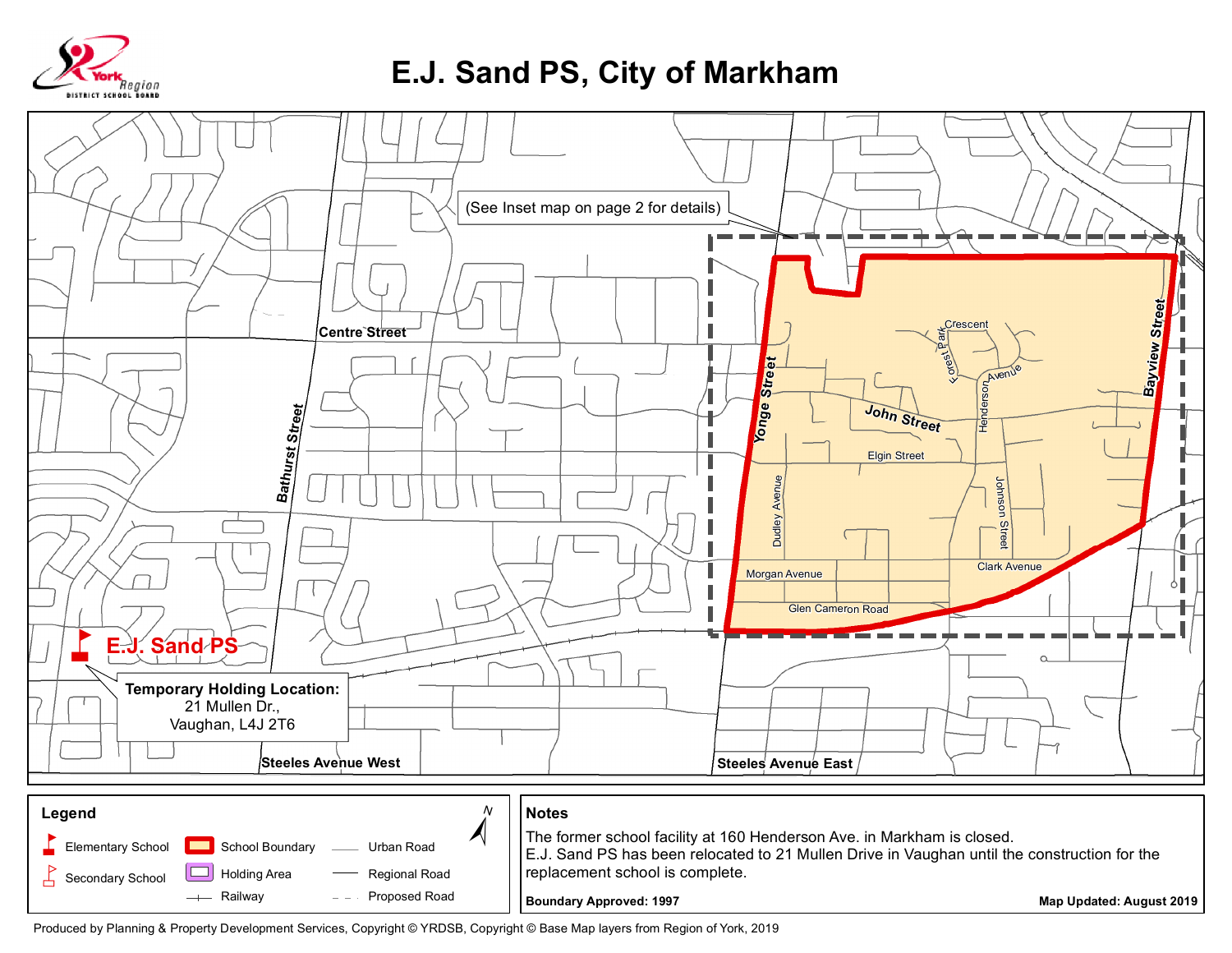

## **E.J. Sand PS (Inset Map), City of Markham**



Produced by Planning & Property Development Services, Copyright © YRDSB, Copyright © Base Map layers from Region of York, 2019